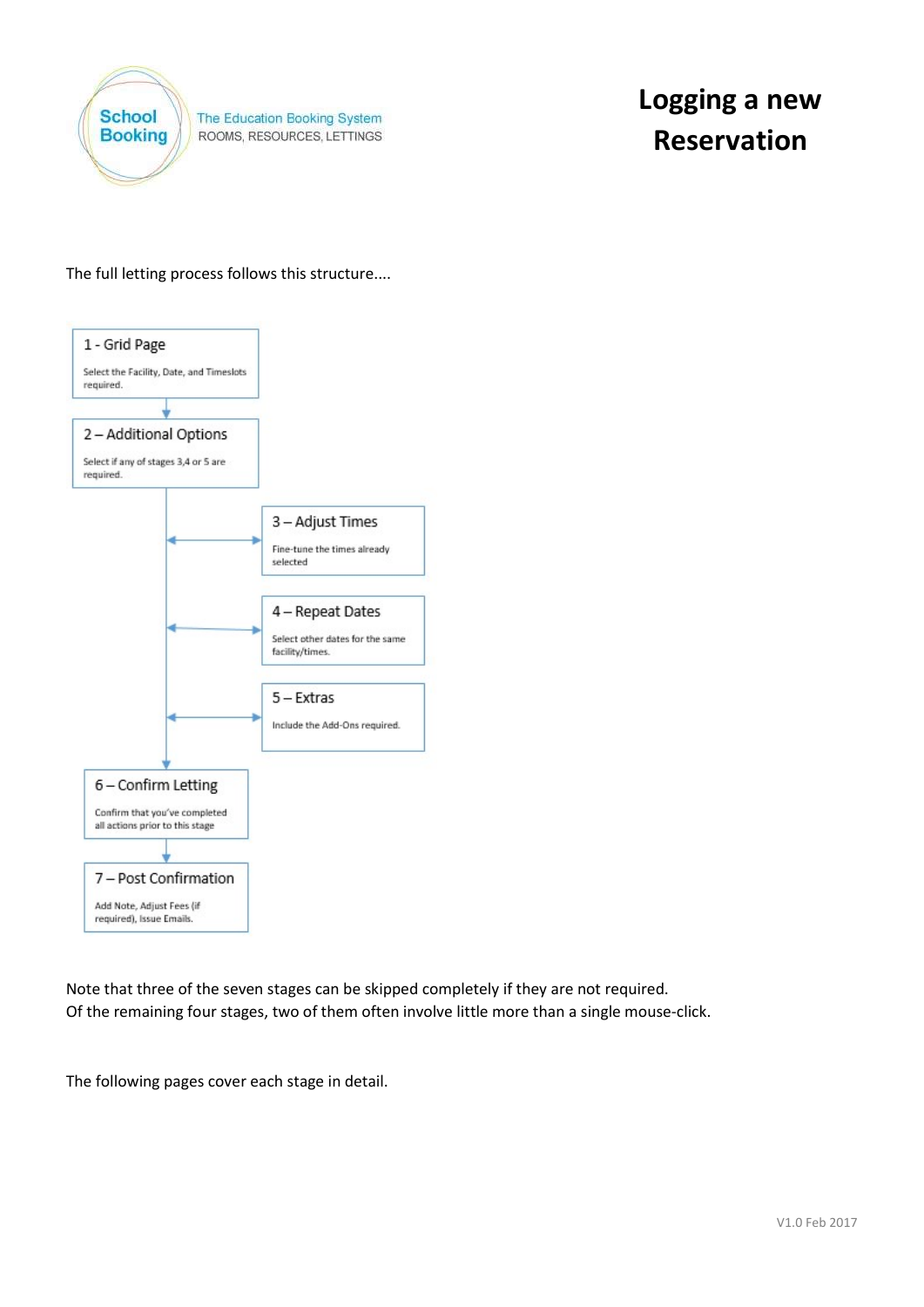### Stage 1 – The Grid Page

Please note that the grid page is the central hub of the Lettings System and can be used for much more than just logging a new reservation. Therefore, this guide does not go into every single option that is available here.

For a more detailed overview of the grid page's features, please follow the separate guide 'The Lettings Grid'.

This first stage of the reservation process involves...

- i) Selecting a date.
- ii) Selecting a facility.
- iii) Selecting the required timeslots.

For the purposes of this guide, we will be using Date View where the main display lists multiple facilities that are available on a single date. The alternate Facility View works in a very similar way but instead lists a single Facility over multiple dates.

At the top of the page is a large green box confirming the date currently on display.



If a different date is required, click that box to access the Change Selection options.

Once the required date has been set, the main area of the display can be used to check the availability of your facilities.

Each row represents a single facility with its name listed on the left of the page. The larger area to the right breaks down the available times of the day into individual timeslots.

| Ĩπ<br>Lettings<br>Single Date View |   | æ<br><b>MONDAY 13 FEBRUARY 2017</b> |     |      |      |      |     |     |     |  |  |
|------------------------------------|---|-------------------------------------|-----|------|------|------|-----|-----|-----|--|--|
|                                    |   | 8am                                 | 9am | 10am | 11am | 12pm | 1pm | 2pm | 3pm |  |  |
| A7                                 | 8 |                                     |     |      |      |      |     |     |     |  |  |
| A <sub>14</sub>                    | 0 |                                     |     |      |      |      |     |     |     |  |  |
| <b>BADMINTON COURT</b>             | 0 |                                     |     |      |      |      |     |     |     |  |  |
| <b>BADMINTON COURT- LRG HALL</b>   | ❸ |                                     |     |      |      |      |     |     |     |  |  |
| <b>BADMINTON COURT- SML HALL</b>   | ❸ |                                     |     |      |      |      |     |     |     |  |  |
| HARD SURFACE PLAYGROUND PITCH      | ⊕ |                                     |     |      |      |      |     |     |     |  |  |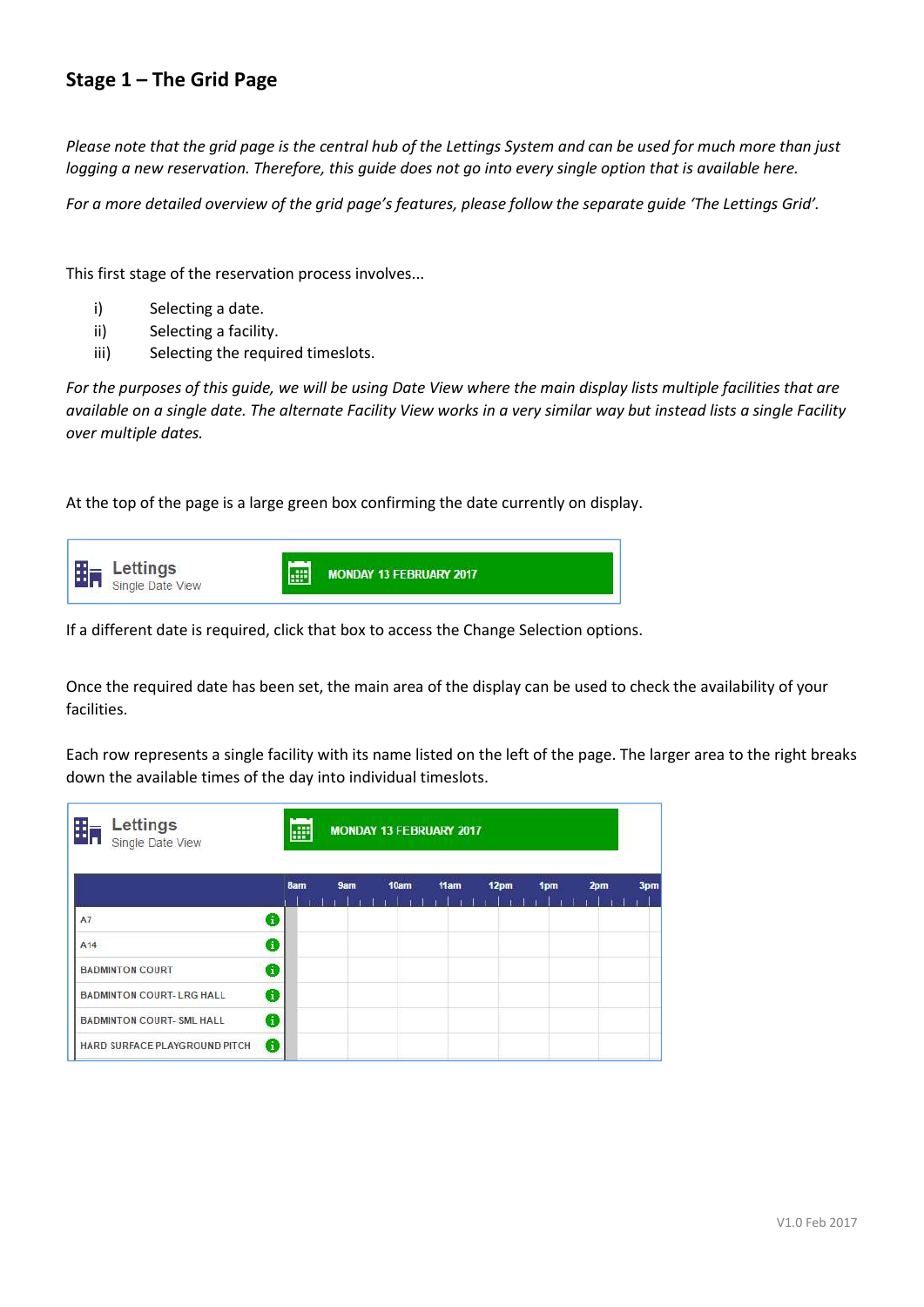On the applicable row, click on the slot(s) that you require.

For example: Here we've selected the two hourly slots between 9am and 11am for Room A14.

|                                  | 8am | 9am | 10am                 | 11am |                | 12pm |  |  |
|----------------------------------|-----|-----|----------------------|------|----------------|------|--|--|
|                                  |     |     | <b>The Following</b> |      | <b>William</b> |      |  |  |
| A7                               |     |     |                      |      |                |      |  |  |
| A <sub>14</sub>                  |     |     |                      |      |                |      |  |  |
| <b>BADMINTON COURT</b>           |     |     |                      |      |                |      |  |  |
| <b>BADMINTON COURT- LRG HALL</b> |     |     |                      |      |                |      |  |  |

At the bottom of the page you will now see confirmation of the Facility and Times selected. If you are happy that all required slots have been included, click on the Proceed button to move on to Stage 2 of the process.

|  | - 1<br>-  15 | 9AM TO 11AM<br>. . |  |
|--|--------------|--------------------|--|
|--|--------------|--------------------|--|

### Tips

If you plan on repeating the letting over several dates (same facility, same times), on this page you should select the earliest of those dates.

Do not be concerned if the times of the slots do not match your exact requirements. For now, select the slots that give the closest match and the start/end time can be adjusted at the next stage.

## Stage 2 – Additional Options

By this point you have selected a single facility on a single date with times covering a full timeslot(s).

If that is exactly what you were after, you can skip Stages 3,4,5 and go straight to the Confirmation page.

If, however, you would like to fine-tune the times selected, select multiple dates, or include any Extras in the reservation, click on the applicable boxes here before Proceeding.

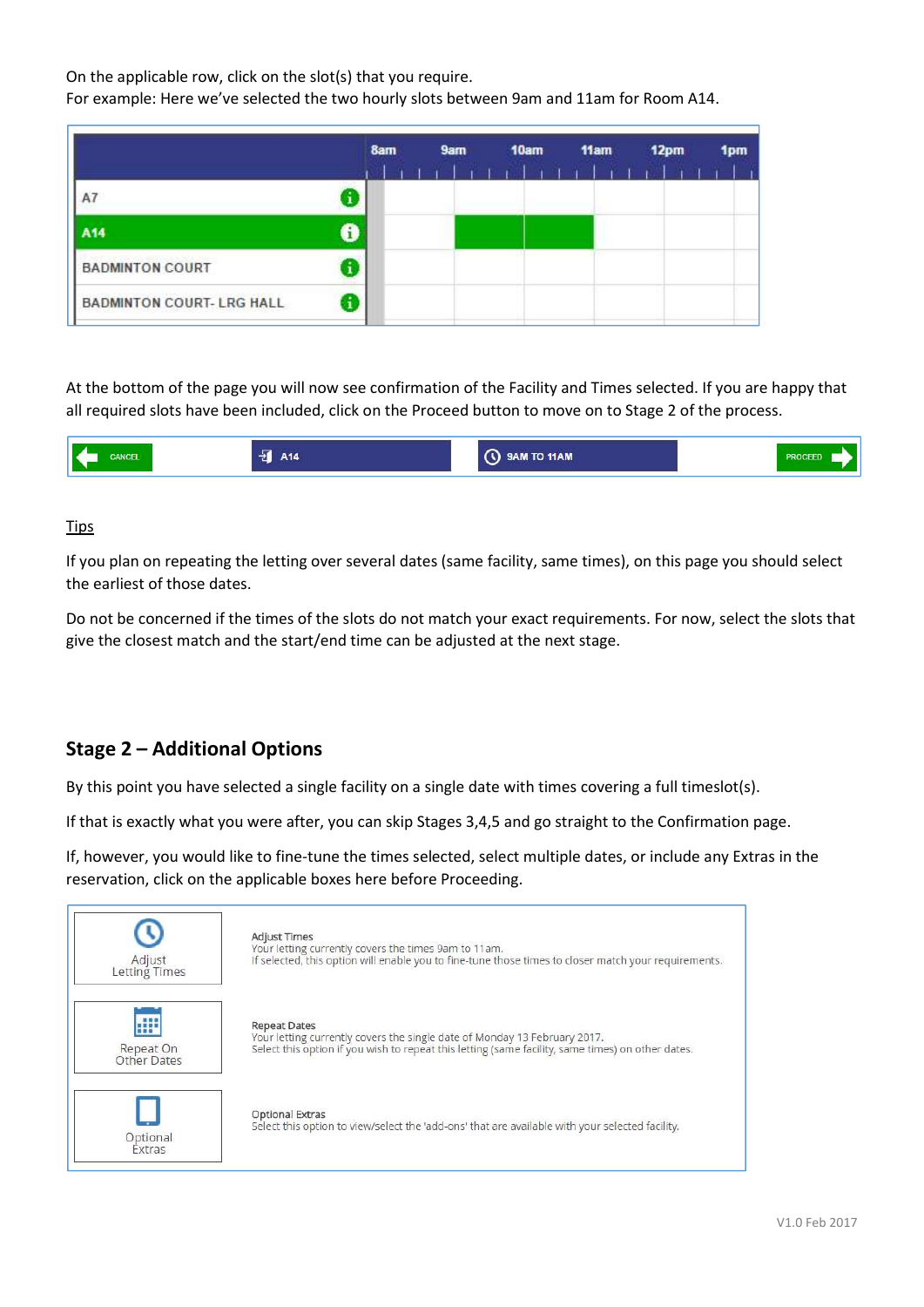# Stage 3 – Adjust Times

If the slots selected on the grid page do not cover the exact times needed, this page enables you to adjust those times to more closely match your requirements.

Using the example at Stage 1, we reserved the slots for 9am to 11am. The real times we wanted though are 9:30am to 11:15am.

This page breaks down the entire day down into 5 minute 'mini-slots'.

These mini-slots will show as green for the times already selected and white for those that weren't (but are still available).



To change the current start time of 9am over to 9:30am, click on the first six green slots so that they turn white. To add an extra 15 minutes to the end time, click on the first three white slots after 11am to turn them green.

The display now looks like this...



When ready, click Proceed to move onto the next stage.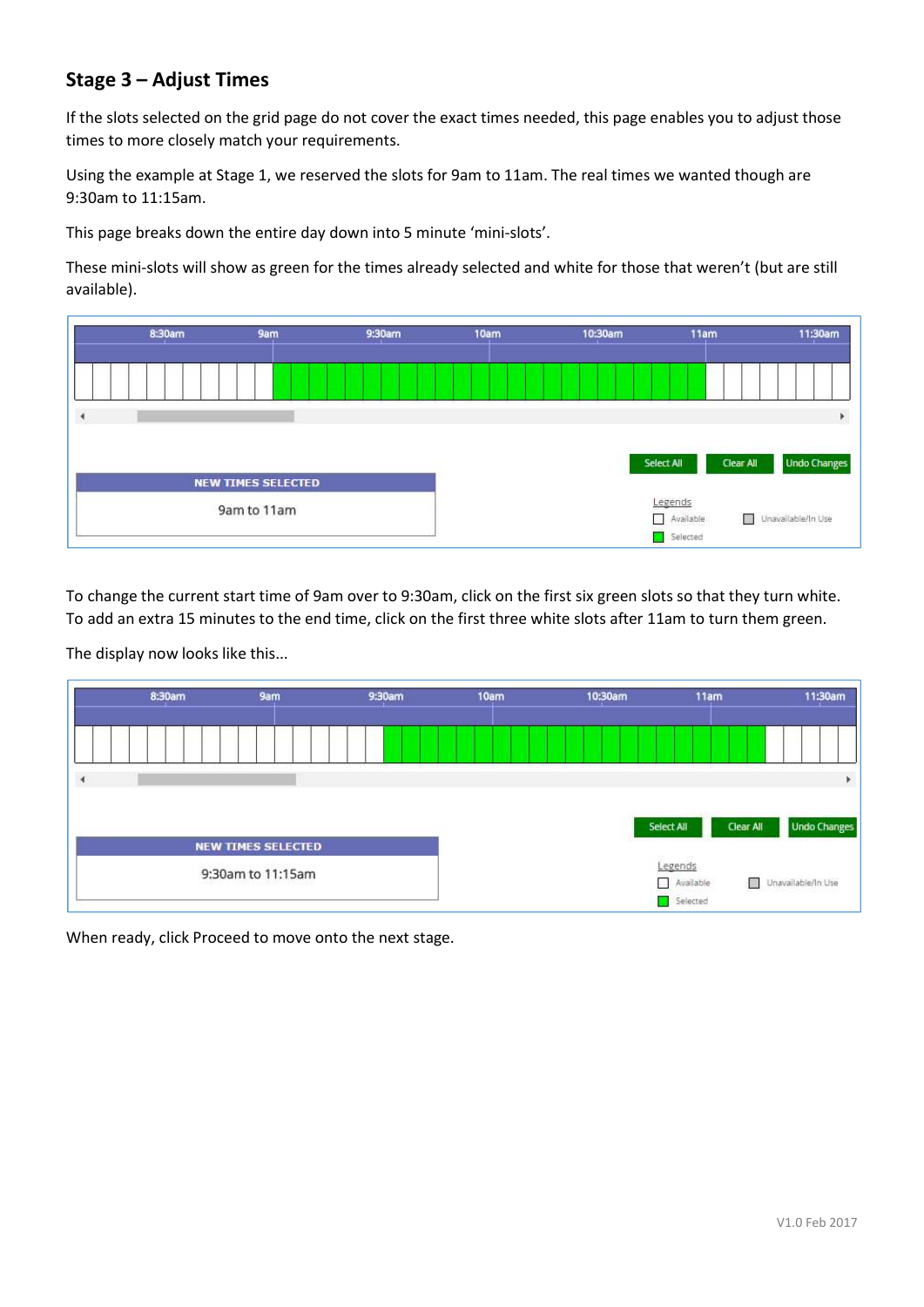### Stage 4 – Repeat Dates

Should the reservation need to cover more than one date (same facility, same times), this page will show the availability of all dates over a 12 months period, starting with the month of your initial selection.

|               |                  | February 2017 |        |              |           |                     |    |    |    |              | <b>March 2017</b> |                |    |    |    |    | <b>April 2017</b> |    |                |                |    |    |       | <b>May 2017</b> |         |                          |    |           |                 | <b>June 2017</b> |              |                        |                  |    |
|---------------|------------------|---------------|--------|--------------|-----------|---------------------|----|----|----|--------------|-------------------|----------------|----|----|----|----|-------------------|----|----------------|----------------|----|----|-------|-----------------|---------|--------------------------|----|-----------|-----------------|------------------|--------------|------------------------|------------------|----|
|               |                  |               |        | F.           | <b>B.</b> | $\mathbf{S}$        |    |    | w  |              | F.                | 5              | 5  |    |    | w  |                   | r  | 5.             | s              |    |    | w     |                 | F.      | $\sim$                   | -5 |           |                 | w                |              |                        | $F = 5$          |    |
|               |                  | $+$           | 2      | $\mathbf{3}$ | 4         | 5                   |    |    |    | $\mathbb{Z}$ | 3.                | $\overline{4}$ | 5  |    |    |    |                   |    | $\Lambda$      | $\overline{2}$ |    | z  |       | 4               | 5       | 6                        |    |           |                 |                  | 31           | $2^{7}$ 3              |                  |    |
| ×.            | $\overline{z}$   | R             | ۰      | 10           | 11        | 12                  |    |    |    |              | 10                | $-44$          | 12 |    |    |    |                   |    | $\overline{B}$ | 9              |    | ö. | 10    |                 | 12      | 13                       | 14 | Б         | 6               | ۳                | $\mathbf{R}$ | $\circ$                | 10 <sub>10</sub> | 11 |
| 13            | 14               | 15            | 16     | 17           | 18        | 19                  | 13 | 14 | 15 | 16           | 47                | 18             | 19 |    |    |    | 13                | 14 | 15             | 16             | 45 | 16 | 17    | 18              | 19      | 20                       | 21 | 12        | 13 <sub>1</sub> | 44               | 15           | 16                     | 17               | 18 |
| 20            | 21               | 22            | $23 -$ | 24           | 25        | 26                  | 20 |    | 22 | 23           | 24                | 25             | 26 |    |    | 19 | 20                | 21 | 22             | 23             | 22 | 23 | 24    | 25              | 26      | 27                       | 28 | 19        | 20              | 21               | 22           | 23                     | 24               | 25 |
|               | 27 28            |               |        |              |           |                     | 27 | 28 |    |              | 29 30 31          |                |    | 24 | 25 | 26 | 27                | 28 | 29             | 30             | 29 |    | 30 31 |                 |         |                          |    | 26.       |                 |                  |              |                        |                  |    |
| $\mathcal{A}$ |                  |               |        |              |           |                     |    |    |    |              |                   |                |    |    |    |    |                   |    |                |                |    |    |       |                 |         |                          |    |           |                 |                  |              |                        |                  | ¥. |
|               | <b>Quick Set</b> |               |        |              |           | <b>Undo Changes</b> |    |    |    |              |                   |                |    |    |    |    |                   |    |                |                |    |    |       | 15              | Legends | Available<br>15 Selected |    | 15 In Use | Unavailable     |                  | i's          | Not Applicable<br>info |                  |    |

The currently selected date will be highlighted in a dark green.

Other dates that are available for selection will show in a light green.

To add other dates to this reservation, simply click on each one to turn them dark green (click again if you selected a date by mistake).



Should you have a large number of dates to include, note the Quick Set button below the calendars. If there is a regular pattern to the reservation (e.g. every Monday for the next nine months), using this option may prove to be the faster method.

As your selections change, the total number of dates included will be displayed at the very bottom of the page.



Total dates selected =  $3$ 



Once all the required dates have been selected, click Proceed.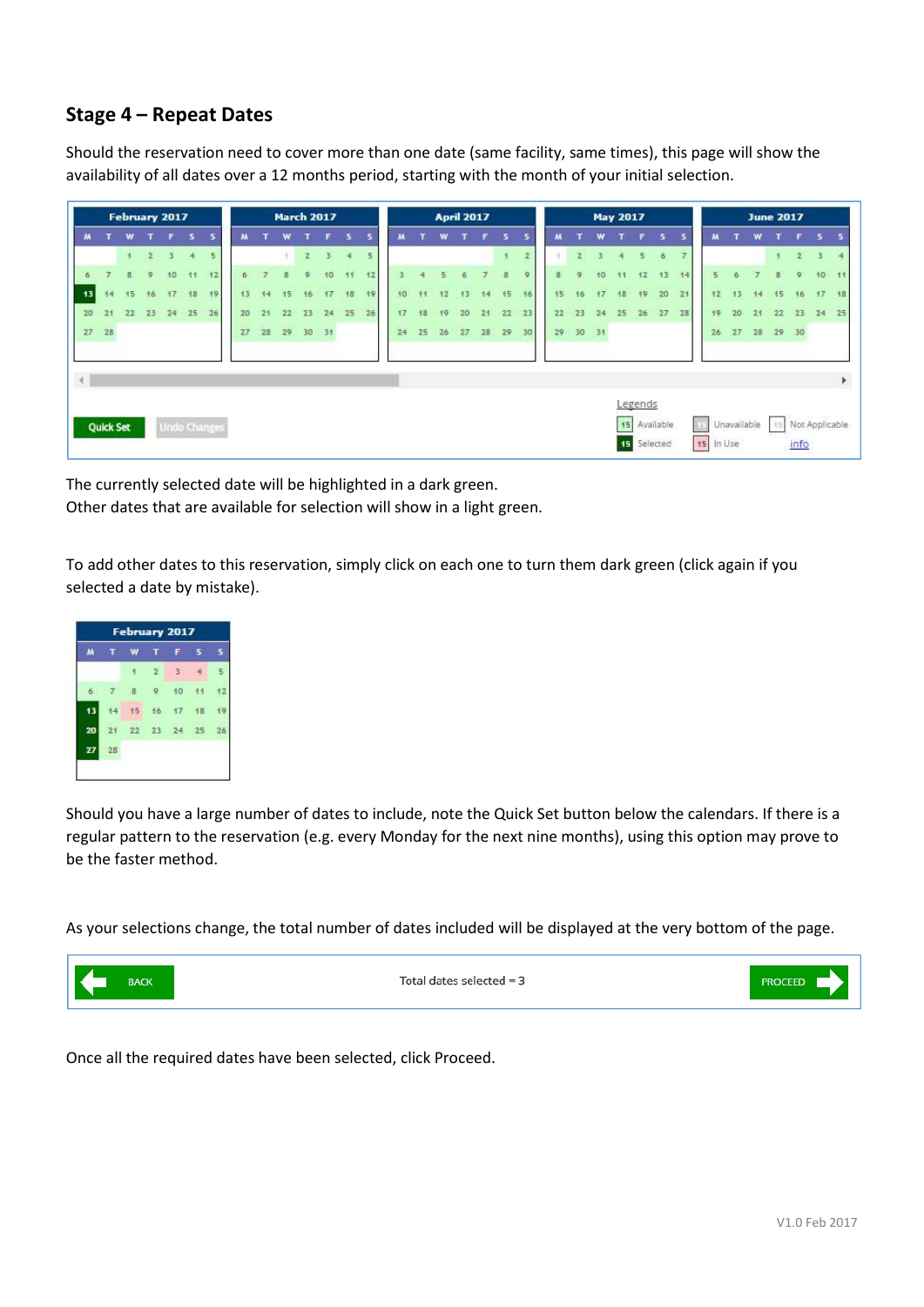# Stage 5 – Optional Extras

Depending on the Facility's letting plans (in the Administration area of the system), there may be 'add-ons' that can be included to the reservation. Typical examples could be tea/coffee for the Meeting room, or badminton rackets for the Sports Hall.

This page lists all extras available to the selected facility.

In our example, Room A14 has three different extras available... 3 laptops, 20 ipads, and a portable projector.

| <b>Resource</b>         | <b>Category</b> | <b>Maximum Quantity</b> | <b>Available Quantity</b> | Selected Quantity |
|-------------------------|-----------------|-------------------------|---------------------------|-------------------|
| Laptop                  | General         |                         |                           |                   |
| Portable data projector | General         |                         |                           |                   |
| Silverhill iPads        | <b>IPads</b>    | 20                      | 20                        |                   |
|                         |                 |                         |                           |                   |

To include one or more of these items in the reservation, click on the final column for the applicable row.

| <b>Resource</b>         | Category       | Maximum Quantity   Available Quantity |    | Selected Quantity |
|-------------------------|----------------|---------------------------------------|----|-------------------|
| Laptop                  | General        |                                       |    |                   |
| Portable data projector | General        |                                       |    |                   |
| Silverhill iPads        | <b>B</b> iPads | 20                                    | 20 |                   |

If the Available Quantity is 1, no further action is required, it has already been selected.

If the Available Quantity is greater than 1, you will then be asked how many are required.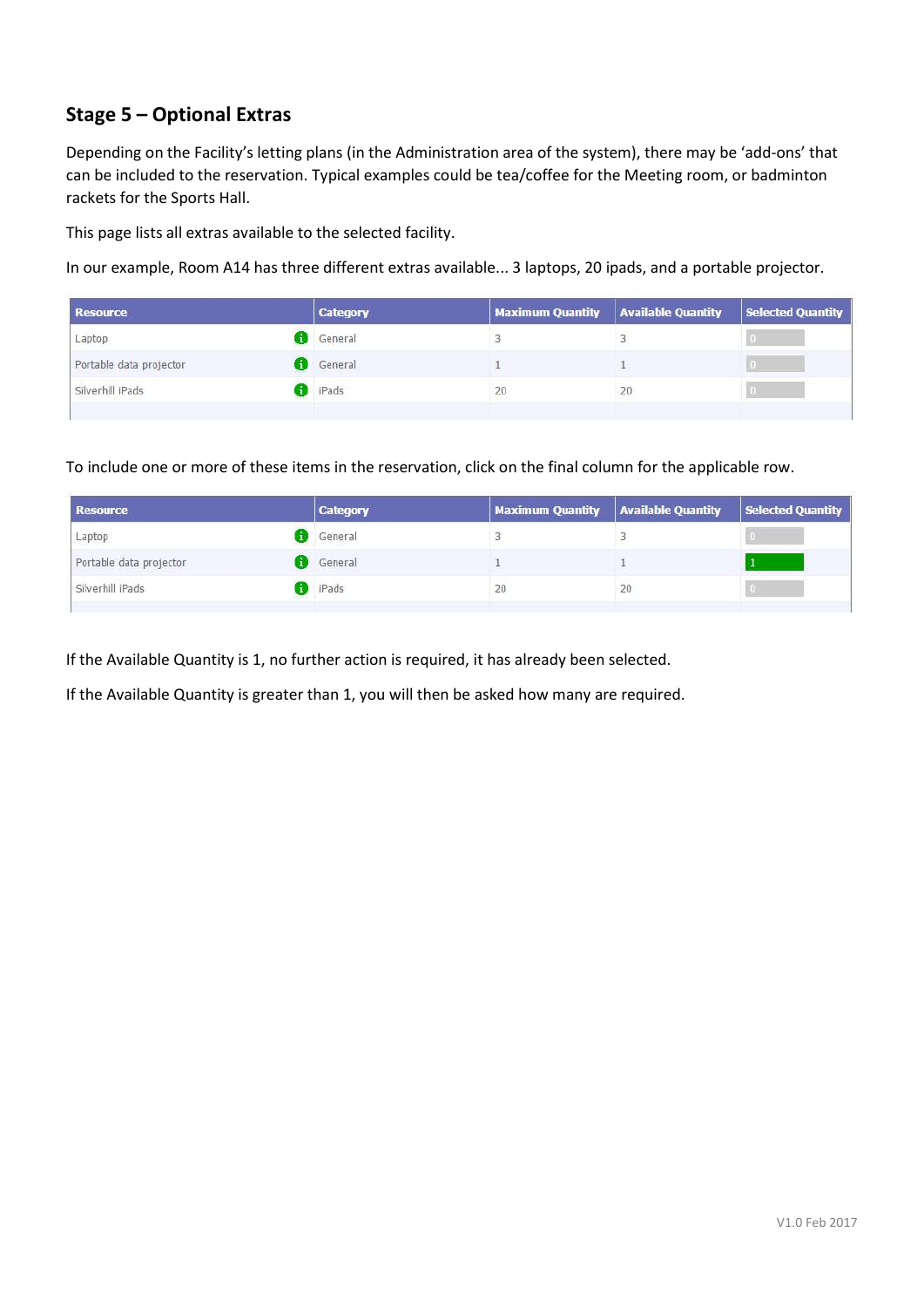# Stage 6 – Confirm Letting

By this stage, the system has enough information to be able to log the reservation.

Before moving on, you should check the details displayed carefully as this will be the last opportunity to revisit Stages 2 to 4.

| <b>Date</b>             | <b>Times</b>                                                                                          | <b>Item</b>             | Quantity       | <b>Total Fee</b> |
|-------------------------|-------------------------------------------------------------------------------------------------------|-------------------------|----------------|------------------|
| Monday 13 February 2017 | 9:30am to 11:15am                                                                                     | A14                     | $\overline{1}$ | £57.75           |
| Monday 13 February 2017 | 9:30am to 11:15am                                                                                     | Portable data projector | $\mathbbm{1}$  | £27.50           |
| Monday 20 February 2017 | 9:30am to 11:15am                                                                                     | A14                     | 1              | £57.75           |
| Monday 20 February 2017 | 9:30am to 11:15am                                                                                     | Portable data projector | $\mathbf{1}$   | £27.50           |
| Monday 27 February 2017 | 9:30am to 11:15am                                                                                     | A14                     |                | £57.75           |
| Monday 27 February 2017 | 9:30am to 11:15am                                                                                     | Portable data projector | 1              | £27.50           |
|                         | To view a more detailed breakdown of the letting fees, click on the applicable row in the table above |                         |                | £255.75          |

Please note that the fees displayed here are just for information purposes. If required, you will get the opportunity to adjust them at the next stage.

Also on this page is confirmation of the hirer that the reservation is to be assigned to. This may already have been set at an earlier stage. If not, use the drop-down field to select the correct account.

Once you click Confirm....

- i) The letting(s) will now logged in the system. This will avoid the possibility of another hirer/booker grabbing the same slots before you've completed the final tasks.
- ii) You will still have the opportunity to.... i) Add a booking note, ii) Adjust the system-calculated fees, iii) issue the relevant email notifications.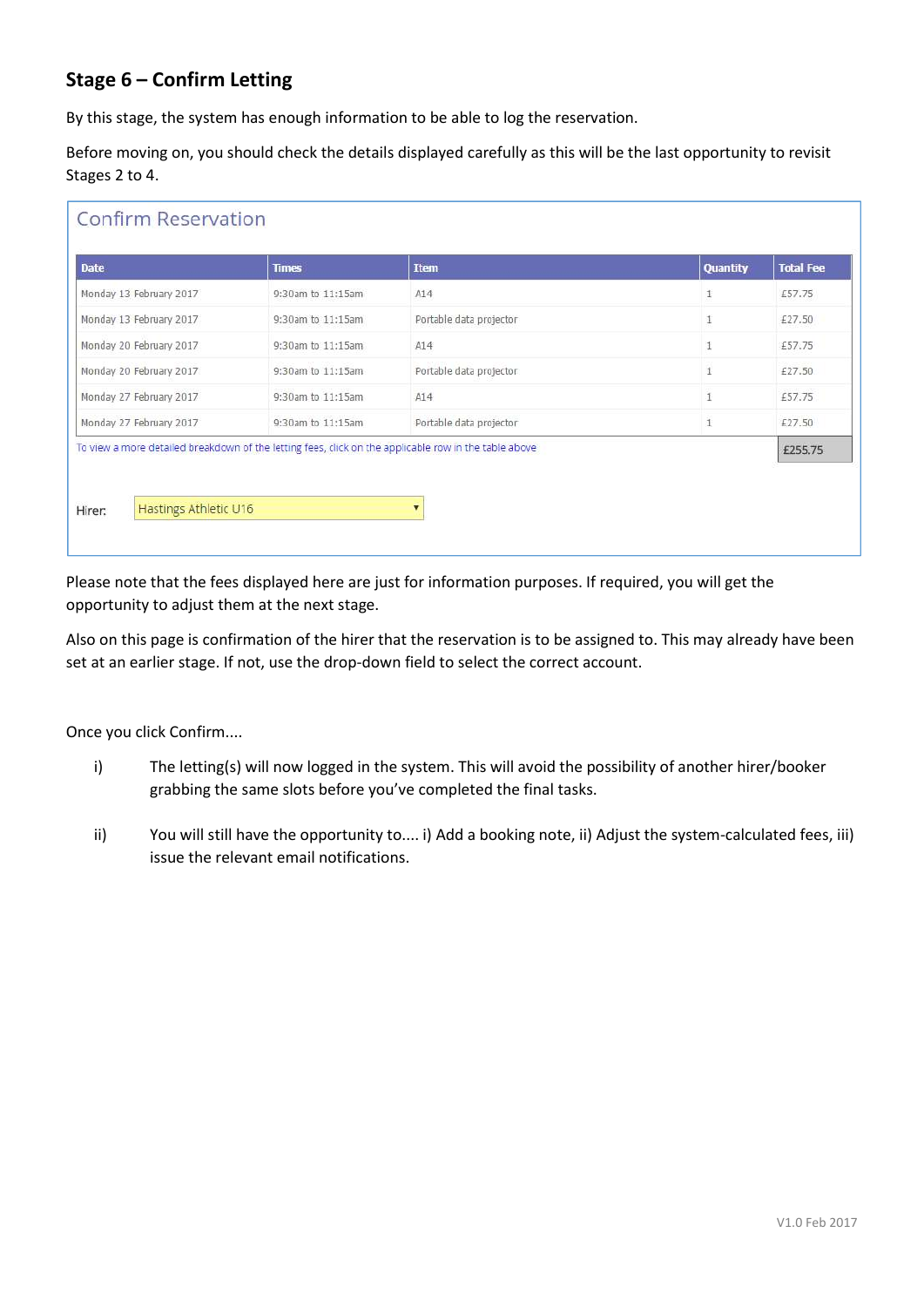# Stage 7 – Post Confirmation

Although the lettings have now been logged, it is likely that at least one of three further options will still be required.

Technically, these do not need to actioned immediately as all three options are also available elsewhere in the system (specifically the Manage Lettings area). However, things will be far simpler if these actions are completed from here as there will be no need to later track down the applicable lettings yourself.

| <b>Date</b>                                                                       | <b>Times</b>                                                                           | <b>Item</b>                                                                                | Quantity     | <b>Total Fee</b>  |
|-----------------------------------------------------------------------------------|----------------------------------------------------------------------------------------|--------------------------------------------------------------------------------------------|--------------|-------------------|
| Monday 13 February 2017                                                           | 9:30am to 11:15am                                                                      | A14                                                                                        | 1            | £57.75            |
| Monday 13 February 2017                                                           | 9:30am to 11:15am                                                                      | Portable data projector                                                                    | 1            | £27.50            |
| Monday 20 February 2017                                                           | 9:30am to 11:15am                                                                      | A14                                                                                        | $\mathbf{1}$ | £57.75            |
| Monday 20 February 2017                                                           | 9:30am to 11:15am                                                                      | Portable data projector                                                                    | $\mathbf{1}$ | £27.50            |
| Monday 27 February 2017                                                           | 9:30am to 11:15am                                                                      | A14                                                                                        | $\mathbf{1}$ | £57.75            |
|                                                                                   |                                                                                        |                                                                                            |              |                   |
| Monday 27 February 2017<br>The above lettings have now been logged in the system. | 9:30am to 11:15am                                                                      | Portable data projector                                                                    | $\mathbf{1}$ | £27.50<br>£255.75 |
|                                                                                   | If required, first please add a freetext note and/or amend the system calculated fees. | Clicking NEXT will take you to the Email Notifications page to fully complete the process. |              |                   |

The table at the top of the page continues to show the details of the applicable lettings.

Further down, you also now have the options to...

- Include a freetext note (the booking note).
- Adjust the system-generated fees.

Alternatively, you can just cancel the whole reservation and return to the grid page. Tip: Unlike a cancellation logged in the Manage area of the system, cancelling here will immediately delete all traces of the letting ever existing.

When ready, you can move on to the final page of the process... issuing the Email Notifications.